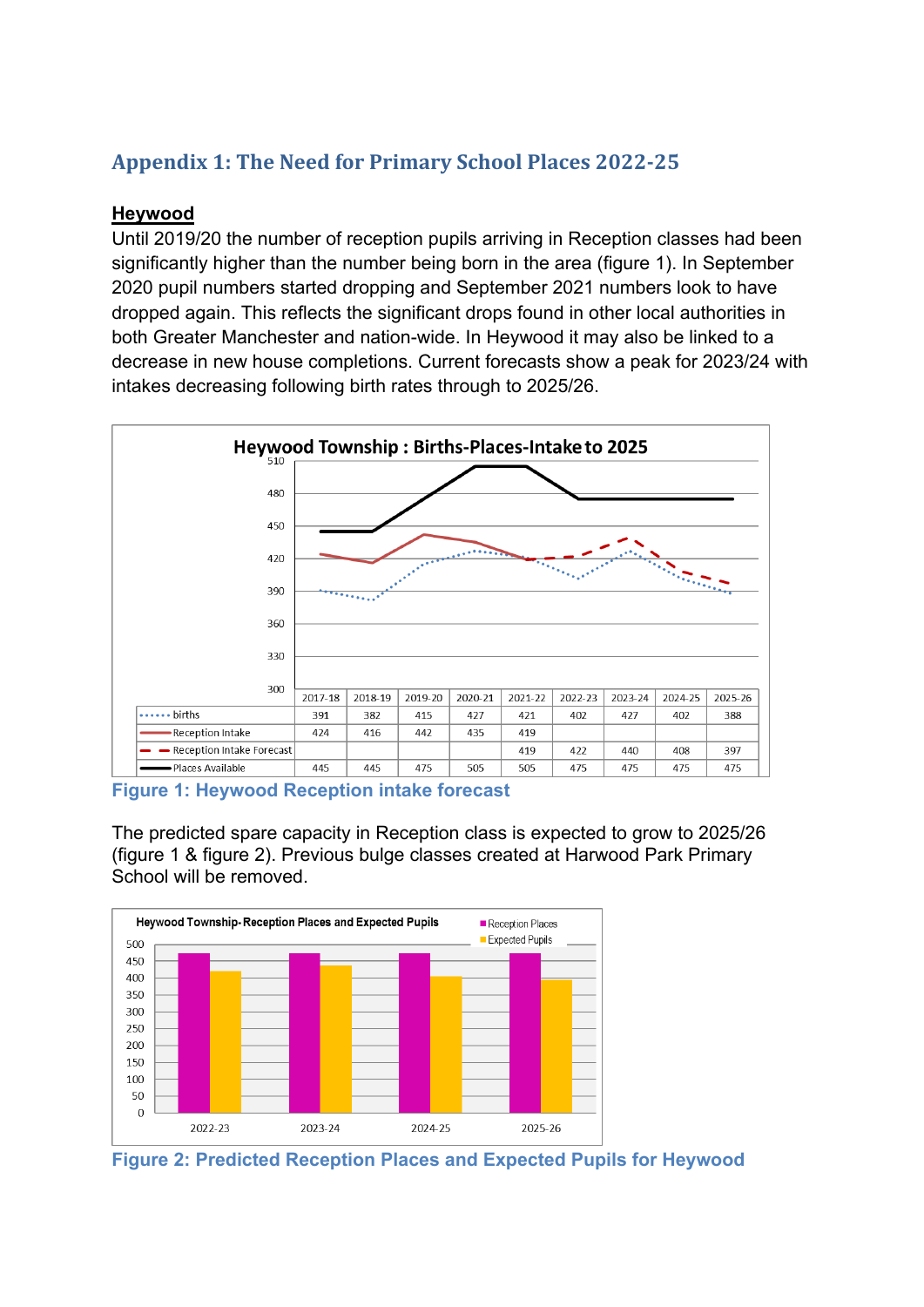The number of Reception class places currently available in Heywood schools in September 2021 is set out in the table 1:

| <b>School</b>                | <b>Places</b> | <b>School</b>       | <b>Places</b> | <b>School</b>               | <b>Places</b> |
|------------------------------|---------------|---------------------|---------------|-----------------------------|---------------|
| <b>Heap Bridge</b>           | 25            | St Joseph's RC      | 60            | Hopwood                     | 60            |
| Our Lady & St<br>Paul's RC   | 30            | <b>Harwood Park</b> | 90            | St Michael's<br><b>CEVA</b> | 30            |
| St Margaret's<br><b>CEVA</b> | 30            | St Luke's CE VC     | 60            |                             |               |
| Woodland                     | 90            | All Souls CE VC     | 30            |                             |               |

**Table 1: Number of Reception places available Heywood**

# **Middleton**

Middleton reception pupil numbers are due to peak again in 2023/24 and numbers of pupils coming from new housing developments are increasing in the area. Figure 3 also shows school census intake numbers and on roll numbers at the end of the academic year.



**Figure 3: Middleton Reception Intake forecast data**

There is a predicted shortage of Reception capacity from 2022/23 to 2024/25, and a continuation of the bulge class in Hollin Primary is needed. Further additional capacity for 2023/24 will also be needed with a permanent expansion possibly needed at a Middleton school.(figure 3).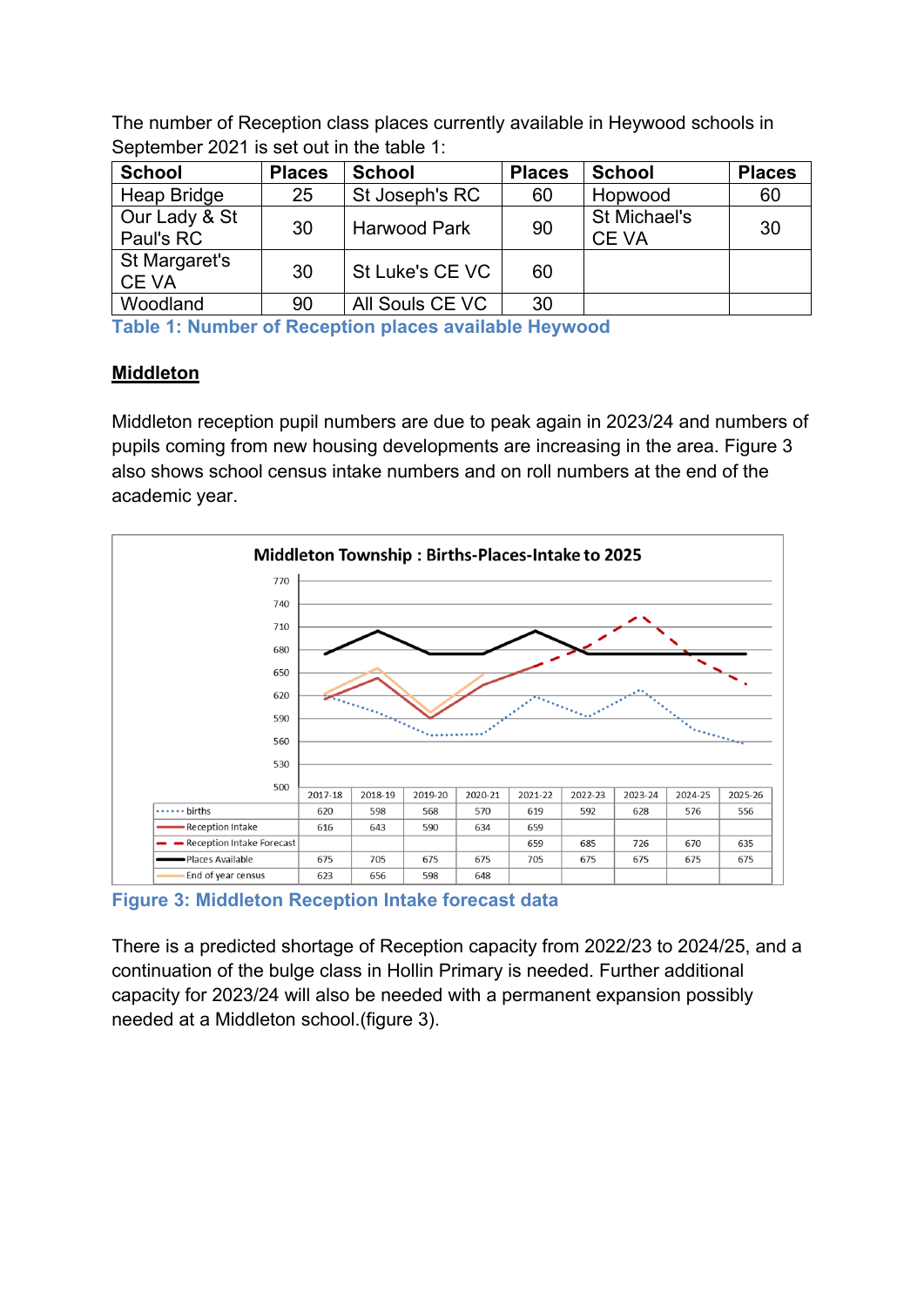

**Figure 4: Reception Places and Expected Pupil numbers for Middleton**

The number of Reception class places currently available in Middleton schools in September 2021 is set out in the table 2:

| <b>School</b>               | <b>Places</b> | <b>School</b>                    | <b>Places</b> | <b>School</b>                      | <b>Places</b> |
|-----------------------------|---------------|----------------------------------|---------------|------------------------------------|---------------|
| St John<br><b>Fisher RC</b> | 30            | <b>Middleton Parish</b><br>CE VA | 60            | St Peter's RC                      | 30            |
| Hollin                      | 60            | Parkfield                        | 30            | Alkrington                         | 60            |
| <b>Boarshaw</b>             | 60            | Elm Wood                         | 60            | <b>St Thomas More</b><br><b>RC</b> | 45            |
| <b>Bowlee Park</b>          | 120           | Little Heaton CE<br>VC           | 30            | St Michael's CE<br>VA              | 30            |
| St Mary's RC                | 60            | St Gabriel's CE VC               | 30            |                                    |               |

**Table 2: Reception Places available Middleton**

### **Pennine**

The applications to schools in north Pennines have dropped significantly (figure 5). It is believed this is due to local factors; including a temporary drop in the number of new house completions, the rebuilding of Littleborough Primary and the delay in the new Secondary school. The current spare capacity will be kept under review.

Schools in south Pennines have in the past seen intakes closer to the underlying birth rates and there the current capacity is sufficient to meet the underlying birth rates (figure 6). Capacity will be kept under review.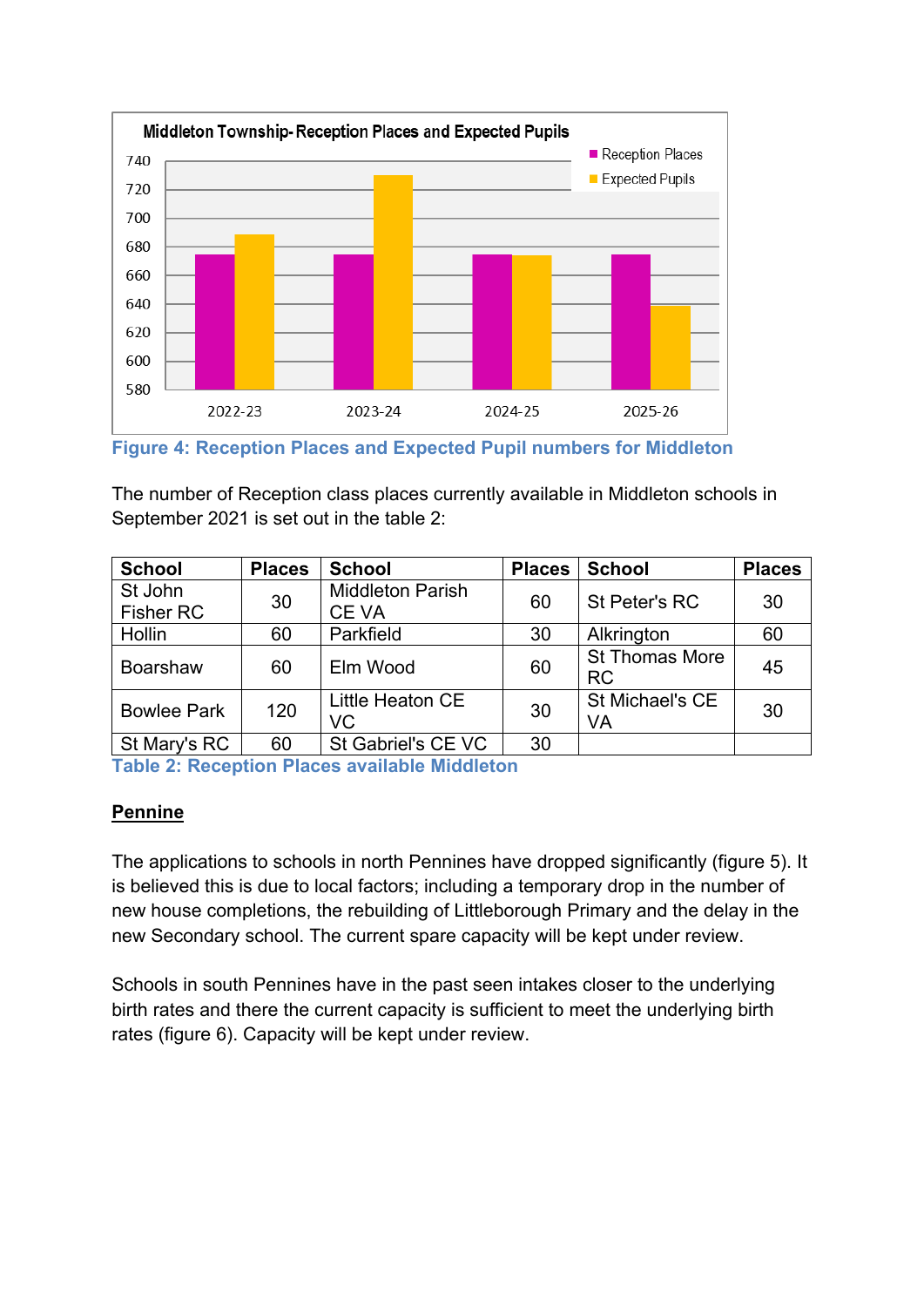

**Figure 5: Reception Intake forecast for Pennines North**



**Figure 6: Reception Intake forecast for Pennines South**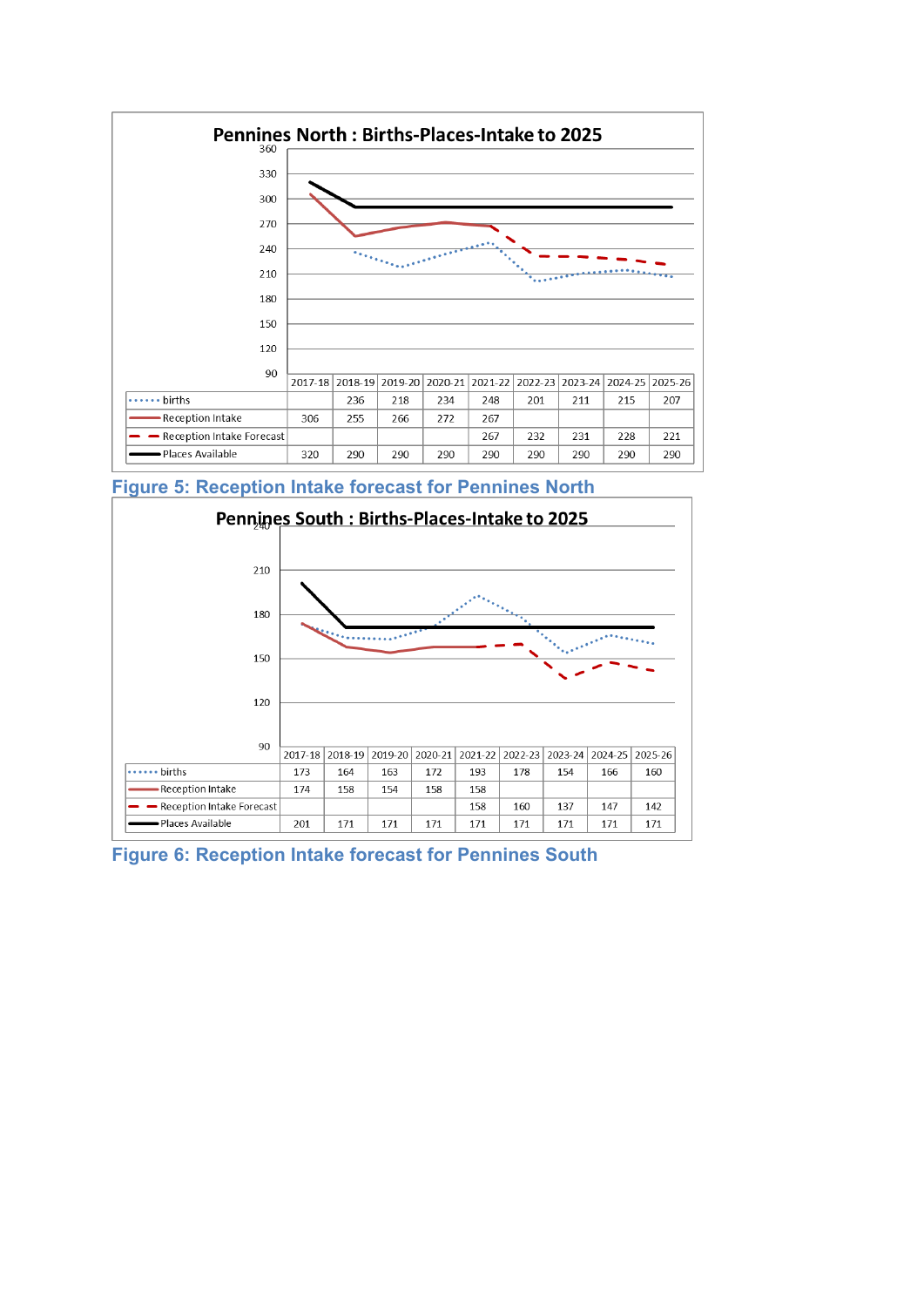



**Figure 8: Places and Expected Pupils Pennines South**

The number of Reception class places currently available in Pennine schools in September 2021 is set out in the following table:

| <b>School</b>                   | <b>Places</b> | <b>School</b>             | <b>Places</b> | <b>School</b>                  | <b>Places</b> |
|---------------------------------|---------------|---------------------------|---------------|--------------------------------|---------------|
| <b>Stansfield Hall</b><br>CE VC | 20            | St Andrew's<br>CE VC      | 60            | Moorhouse                      | 30            |
| Littleborough                   | 60            | <b>Smithy Bridge</b>      | 60            | Crossgates                     | 45            |
| <b>Holy Trinity CE</b><br>VA    | 30            | Hamer                     | 45            | <b>Milnrow Parish CE</b><br>VA | 30            |
| St Mary's RC                    | 30            | Kentmere<br>Academy       | 45            | Newhey                         | 45            |
| St James' CE F                  | 30            | Alice Ingham<br><b>RC</b> | 24            | St Thomas' CE<br>VA            | 21            |

**Table 3: Pennines Schools Places**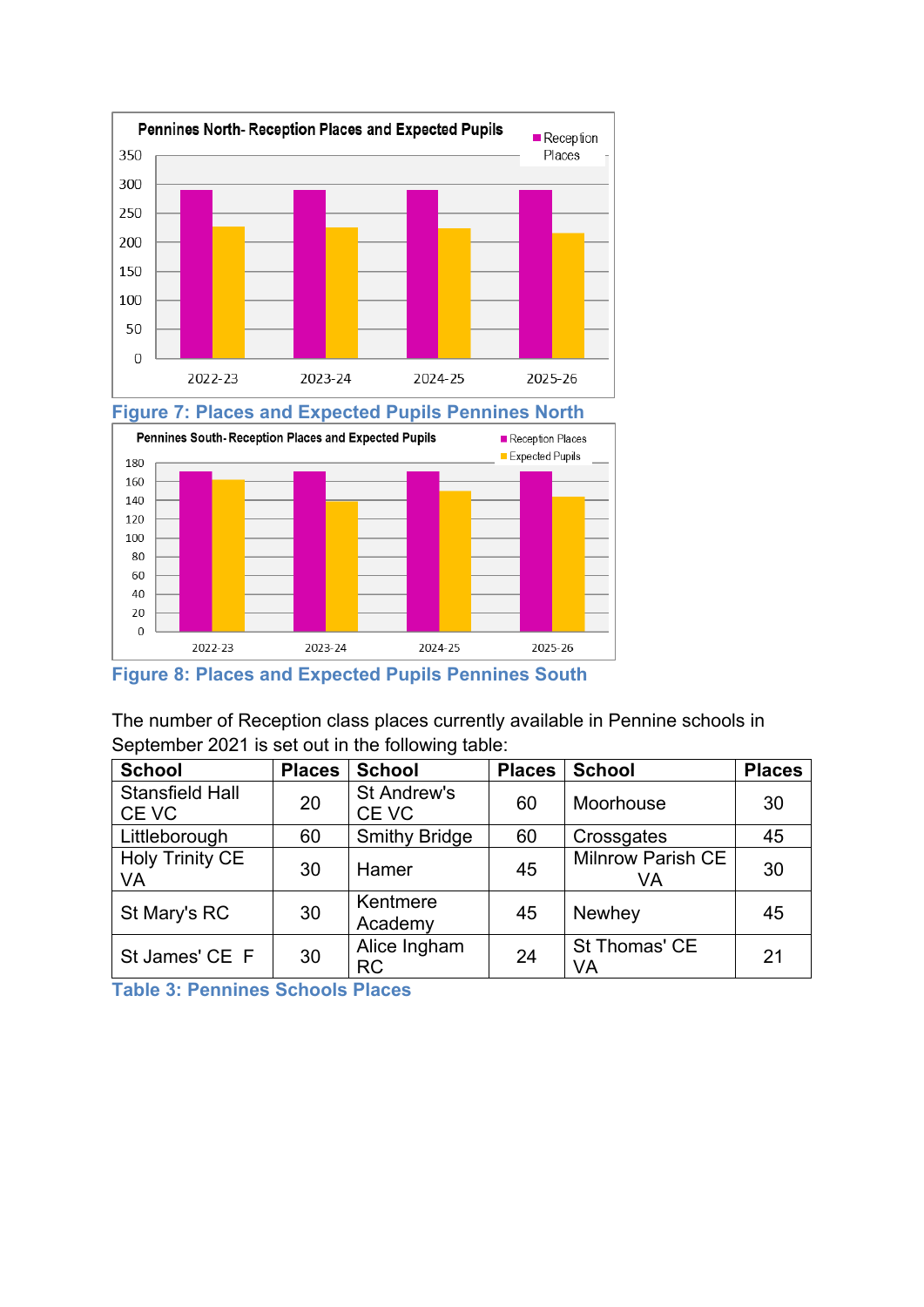## **Rochdale**

Rochdale Township includes almost half of children educated in Rochdale Borough. For school place planning purposes this has been split up into four areas as shown in figure 9 below. Data is shown for two zones; North West and North East Rochdale combined and Central and South West Rochdale combined.



**Figure 9: Rochdale Borough Primary Planning Areas**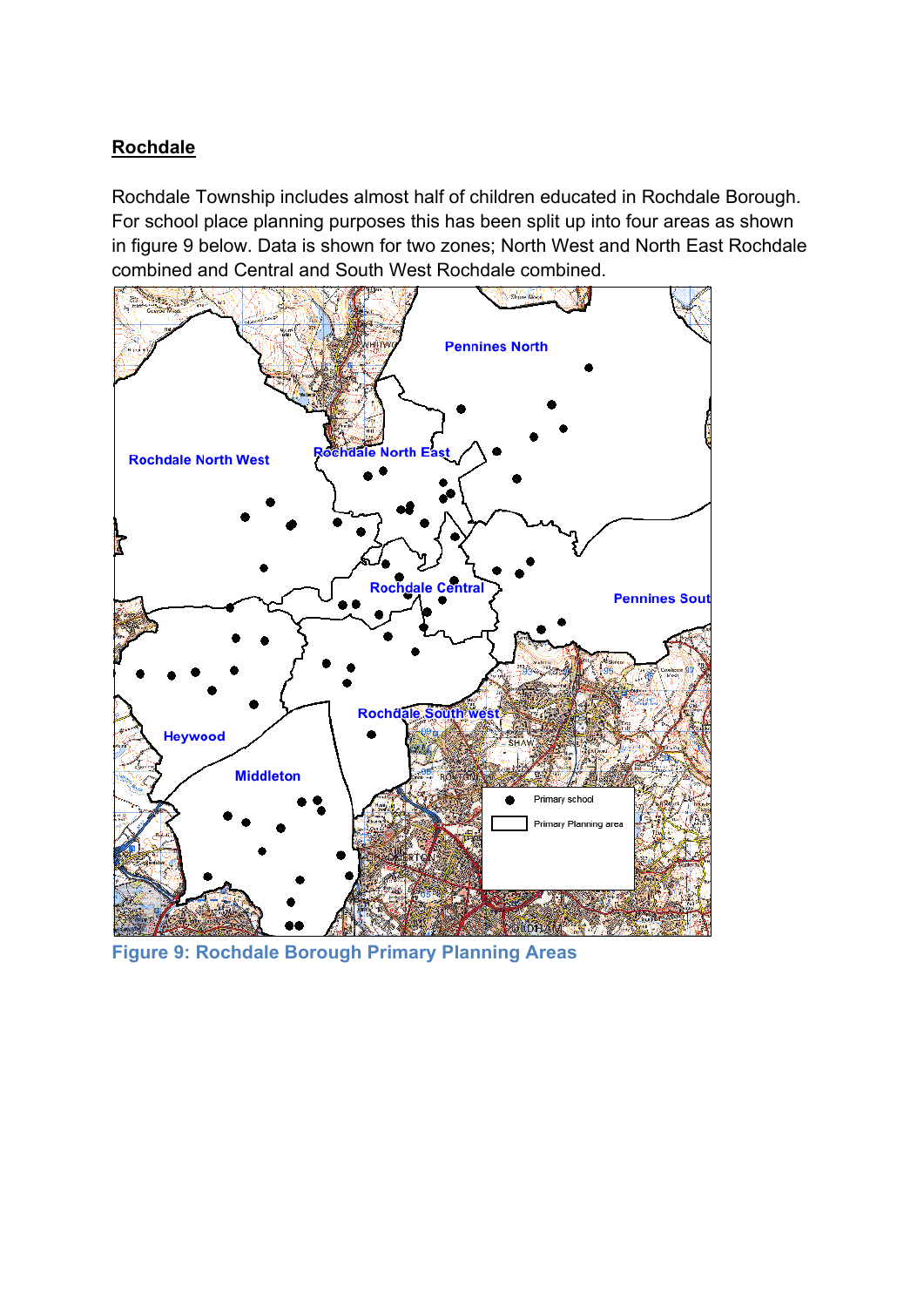

**Figure 10: Forecast for North East and North West areas of Rochdale Township.**

A peak in the combined area of Rochdale NW and NE Reception classes intakes due to birth rates occurred for 2020 intake and the current forecast shows similar levels of need for 2022/23, before dropping for 2023/24. Underlying birth rates in NE Rochdale indicate that current cohorts are due to peak again in 2024/25. In the NW Rochdale area births numbers have dropped from 322 for 2019/20 intake and will reach 284 for 2025/26 intake. This suggests a current level of spare capacity in NW Rochdale that maybe unsustainable. Any reduction in PAN will undergo a full consultation process as required.



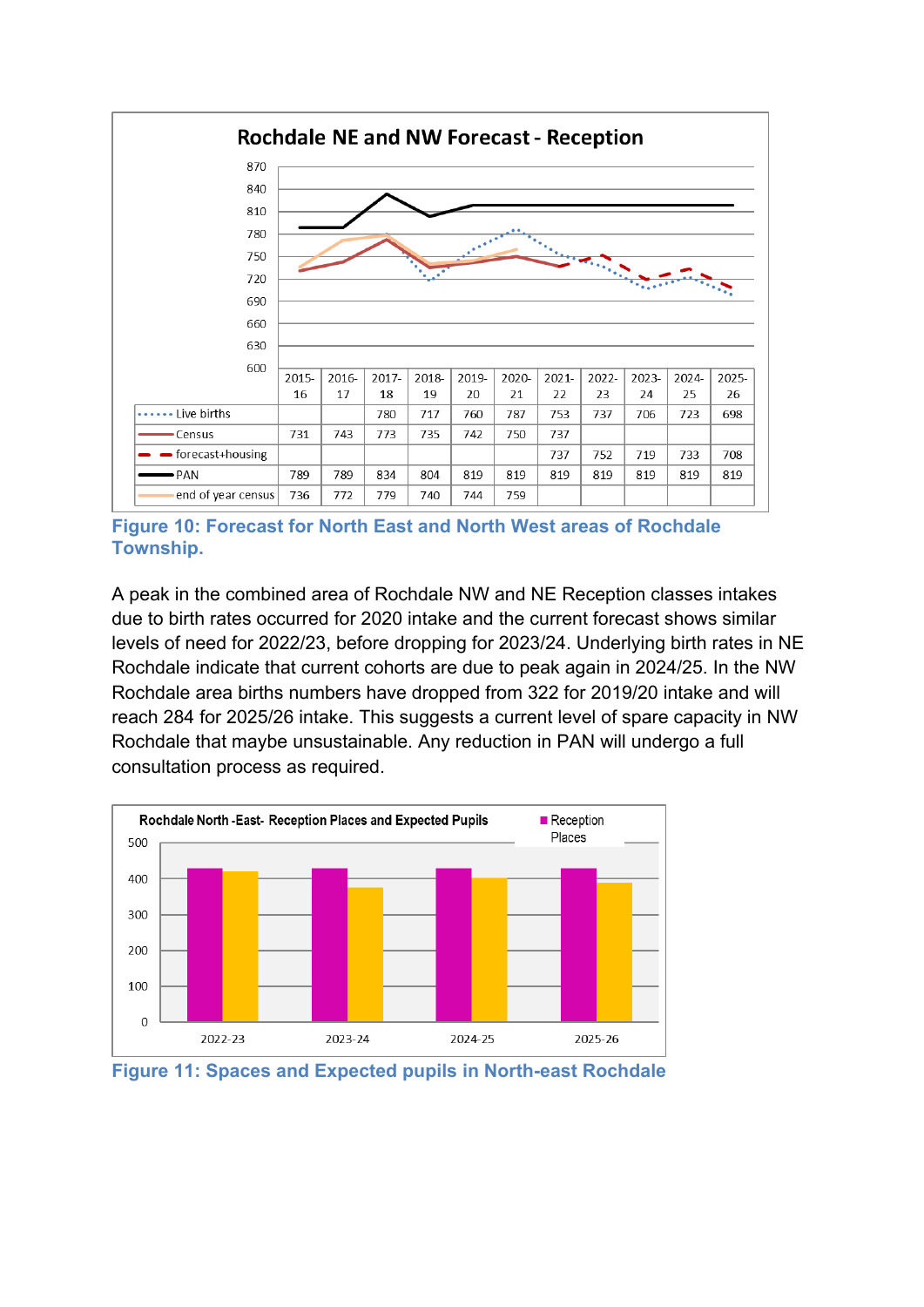

**Figure 12: Spaces and expected pupils North-west Rochdale**

The birth rate in the SW and Central Rochdale area has zigzagged for several years and pupil numbers have not followed this trend. There is currently sufficient capacity predicted over the combined area although, as shown in Figure 13, the number onroll in Reception class increased by 33 pupils during last year in the area due to the very high rates of in-year applications.



**Figure 13: Reception Forecast for Rochdale Central and South-West areas.**

Rochdale Central and SW Reception classes are forecasted to have spare capacity for the next 4 years (figure 13 & figure 14). Spare capacity needs to be maintained because of in year applications centrally and new housing coming forward in the SW area.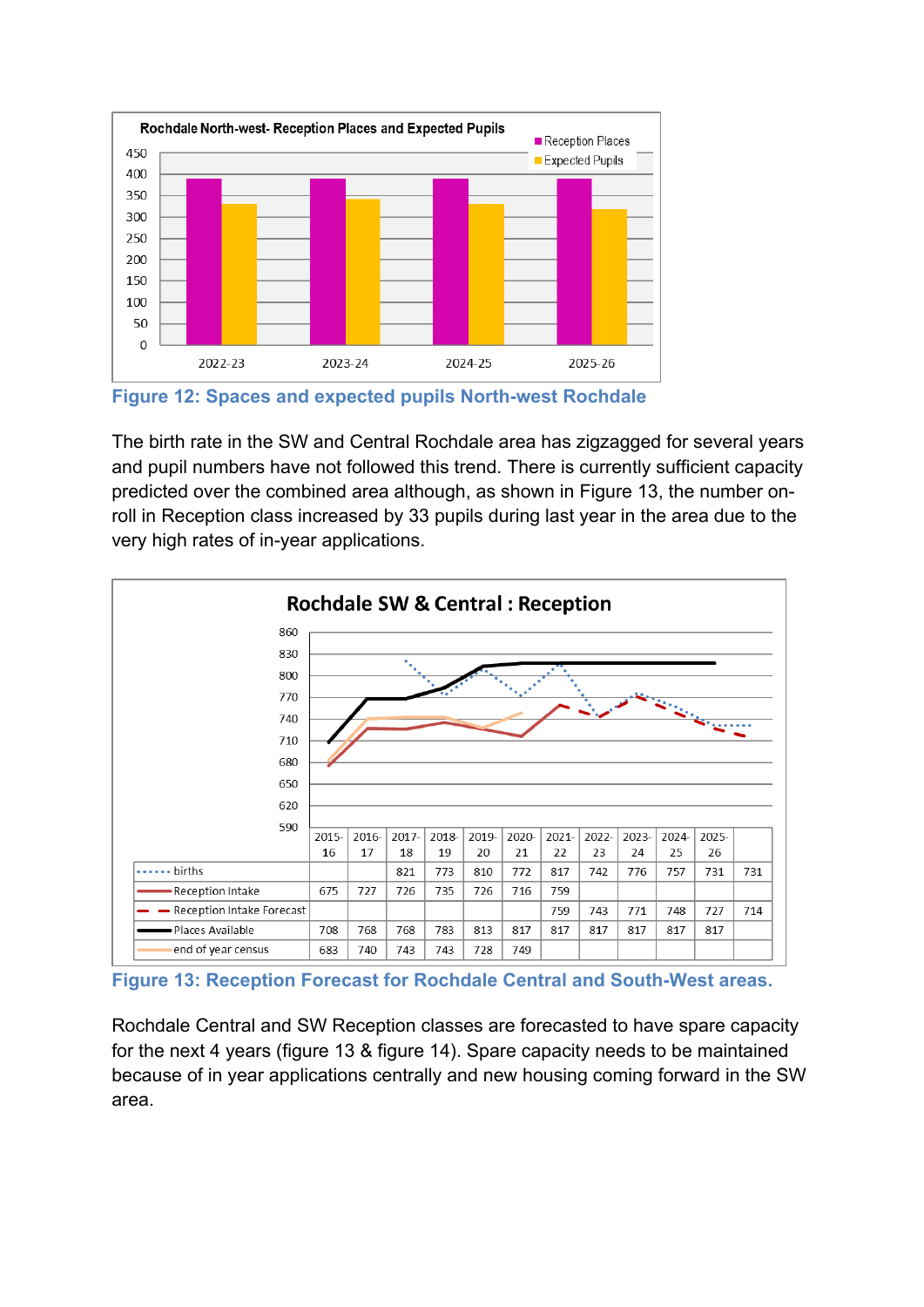



**Figure 15: Spaces and Expected pupils in the South-west Rochdale area**

The number of Reception class places currently available in Rochdale Township schools in September 2021 is set out in the following table:

| <b>School</b>                    | <b>Places</b> | <b>School</b>                    | <b>Places</b> | <b>School</b>          | <b>Places</b> |
|----------------------------------|---------------|----------------------------------|---------------|------------------------|---------------|
| <b>Healey F</b>                  | 30            | <b>Whittaker Moss</b>            | 60            | <b>Marland Hill</b>    | 60            |
| Shawclough                       | 60            | <b>St Vincent's RC</b>           | 60            | <b>Brimrod</b>         | 30            |
| All Saints CE<br>VA              | 30            | <b>Bamford</b><br>Academy        | 60            | <b>Ashfield Valley</b> | 30            |
| Greenbank                        | 60            | <b>Belfield</b>                  | 60            | St Mary's CE VC        | 30            |
| <b>St Patrick's</b><br><b>RC</b> | 45            | <b>Sacred Heart</b><br><b>RC</b> | 30            | Sandbrook              | 90            |
| Heybrook                         | 90            | <b>Broadfield</b>                | 60            | Holy Family RC         | 30            |
| Meanwood                         | 60            | St John's RC                     | 30            | St Edward's CE<br>VC   | 52            |
| Norden                           | 60            | Deeplish<br>Academy              | 60            | Castleton              | 60            |
| Spotland                         | 60            | St Peter's CE<br>VC              | 60            | <b>St Gabriel's RC</b> | 30            |
| Caldershaw                       | 30            | Lowerplace                       | 90            | St John'sCE<br>T'ham   | 15            |